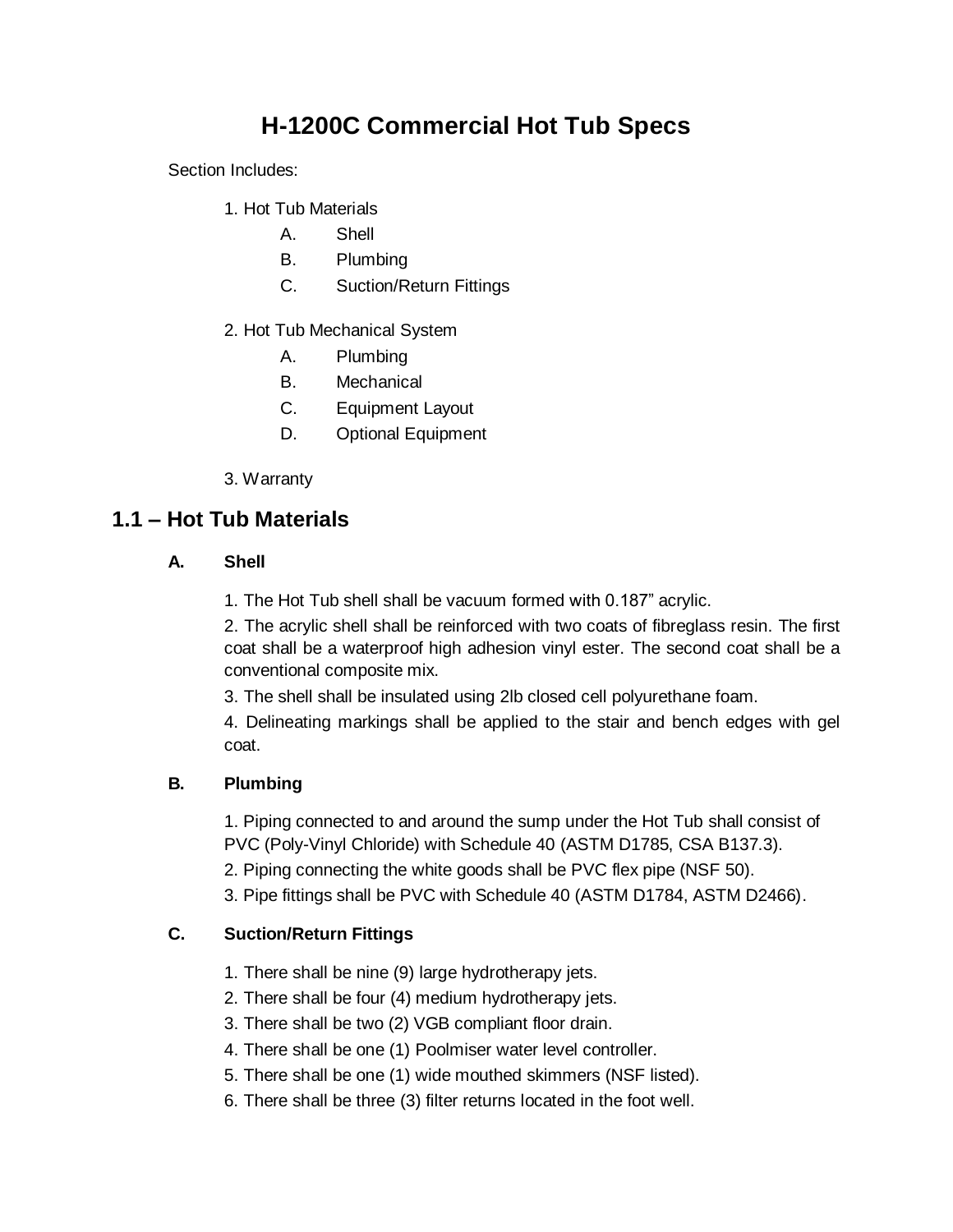7. There shall be two (2) air controls.

## **1.2 – Hot Tub Mechanical**

#### **A. Plumbing**

1. Piping connecting the pump, filter and heater shall consist of 2" Schedule 40 rigid PVC (ASTM D1785, CSA B137.3).

2. Pipe fittings shall be PVC with Schedule 40 (ASTM D1784, ASTM D2466) except when connecting directly to the heater CPVC Schedule 80 (ASTM D1784, F441) shall be used.

3. One (1) Schedule 40 2"  $\times$   $\frac{3}{4}$ " reducing bushing to allow for a fresh water connection.

4. Four (4) Schedule 40 PVC true union ball valve with EPDM seats.

#### **B. Equipment**

The basic mechanical package shall consist of:

1. One (1) 240V single phase 3/4hp filter pump with strainer (NSF listed, UL listed)

2. One (1) 240V single phase 3hp jet pump with strainer (NSF listed, UL listed).

- 3. One (1) 150 sq.ft cartridge filter (NSF listed).
- 4. One (1) 240V single 15kW Coates electric heater (UL listed).
- 5. One (1) 2" Blue White flowmeter.
- 6. Two (2) Ametek inline thermometers.

Please note that some dealers may purchase only a pre-plumbed hot tub shell and supply their own equipment.

#### **C. Packaged Equipment Layout**

1. All equipment shall be organized, mounted and plumbed to stub outs per the equipment layout on the hot tub drawing.

- 2. All equipment shall be mounted on two (2) waterproof, plastic pads.
- 3. Thermometers and gauges shall be provided, but not installed.

Not included: Following, but not limited to:

4. Connection piping between pre-plumbed shell and packaged mechanical equipment.

5. Control and power wiring and electrical components.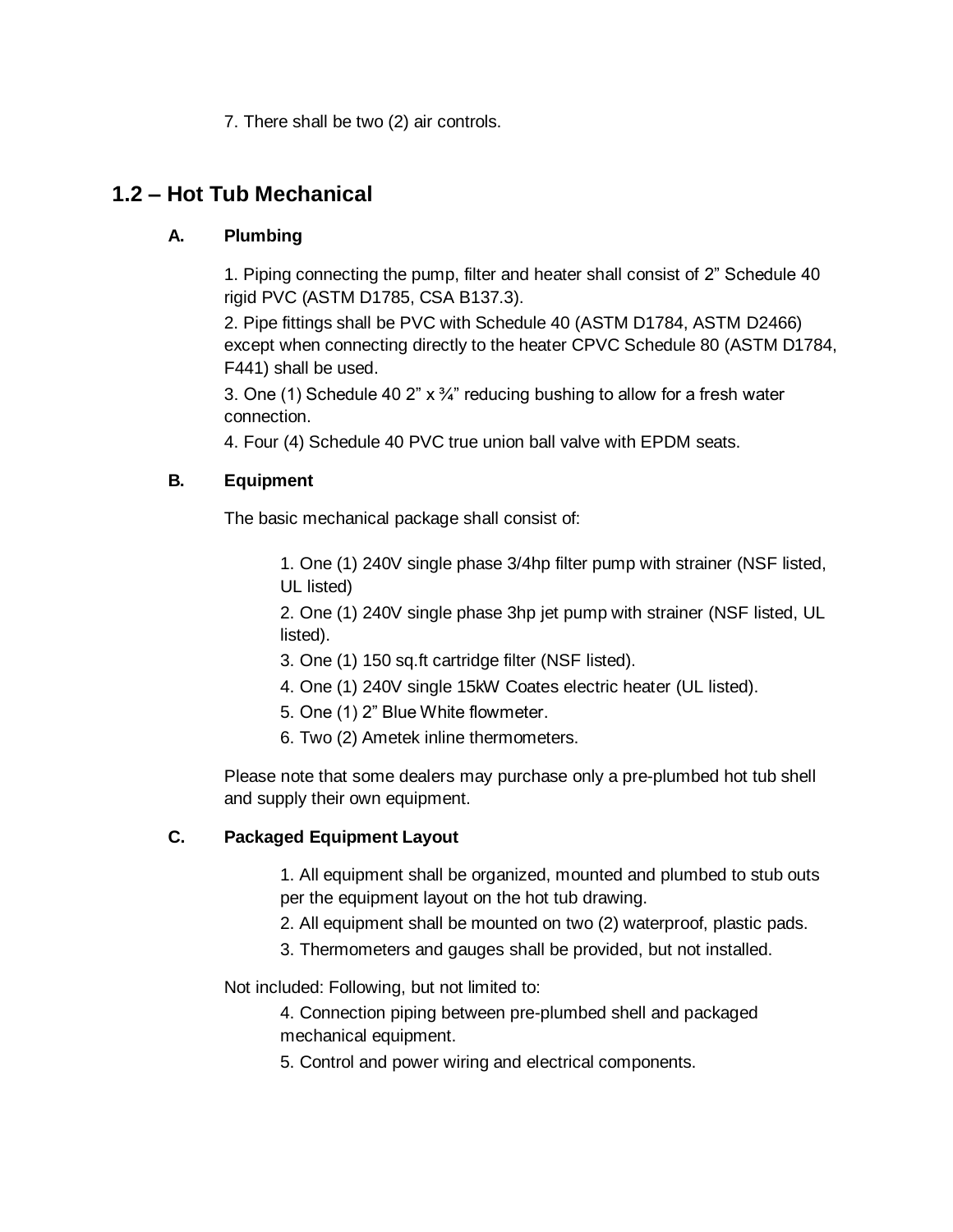#### **D. Optional Equipment**

The following equipment does not come standard with the hot tub mechanical package and may be purchased/upgraded at additional cost.

- 1. Pumps and heater may be upgraded to 208V or 575V 3 Phase equipment.
- 2. Chemical control system.
	- A. One (1) Pool Link 103 chemical controller (ETL listed).
	- B. One (1) probe chamber.
	- C. One (1) pH probe.
	- D. One (1) ORP probe.
	- E. One (1) piston style flow switch.
	- F. One (1) Stenner 45MP5 metering pump for acid feed (UL listed).
	- G. One (1) acid holding tank with lid.
	- H. One (1) Erosion Feeder (NSF listed).
	- I. One (1) Asco ½" 120V/60Hz N/C brass solenoid valve with Viton seals.
- 3. Add second Stenner and chemical holding tank for liquid sanitizer.
	- A. Removes Erosion Feeder
	- B. Removes solenoid valve.
- 4. Emergency push/pull switch.
	- A. One (1) N/O contact block.
	- B. One (1) N/C contact block.
	- C. One (1) push/pull button.
- 5. AV Alarm (flashing beacon with horn).
- 6. Low voltage spa light with install.
	- A. 12V Spa light (ETL listed).
	- B. 300 watt safety transformer, 120V input to 12V output (CSA certified for Canada and US).

7. United Electric Company B54-103 external high limit temperature switch (UL, CSA, CE listed).

- A. Adjustable from 0 to 225 F.
- B. Includes stainless steel thermal well.
- 8. Top Mount 24" Sand Filter.
	- A. Includes sand.
	- B. 2" Variflow valve